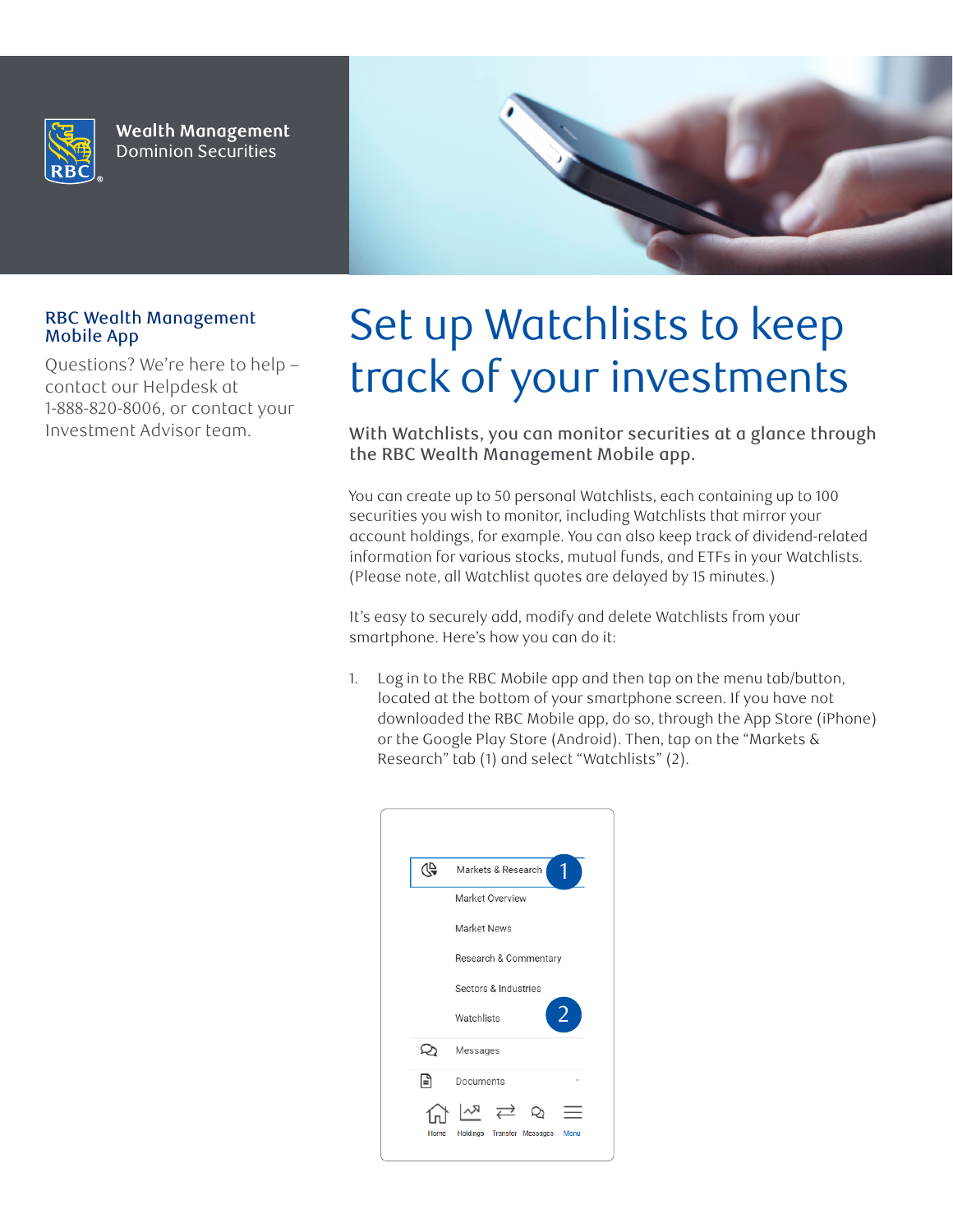2. Tap on "Create List" to set up a new list.

| <b>Edit List</b> |
|------------------|
|                  |

3. Name your Watchlist (1) and add the security symbols (2) you wish to see on the list. You can add up to 100 symbols per Watchlist. Add other details to better identify and track your securities (3).

| Watchlist                       |               |                            |
|---------------------------------|---------------|----------------------------|
| <b>Create Watchlist</b>         |               |                            |
| <b>Watchlist Name</b>           |               |                            |
| Holdings2                       |               |                            |
| <b>Add Symbols To Watchlist</b> |               |                            |
| Enter Symbol / Company Name     |               | $\overline{2}$<br>$\alpha$ |
|                                 |               |                            |
| RY ROYAL BANK OF CANADA         |               |                            |
| <b>Date Bought</b>              | <b>Shares</b> |                            |
| 05/18/2021                      | Ō             |                            |
| Price                           | Fees          | 3                          |
| Ś<br>$\Omega$                   | Ś<br>$\Omega$ |                            |
| <b>Delete</b>                   |               |                            |
|                                 | Cancel        |                            |

4. Select "Save Changes" once you've entered all the symbols you want on your Watchlist.

| <b>Watchlist Name</b>           |                     |
|---------------------------------|---------------------|
| Holdings2                       |                     |
| <b>Add Symbols To Watchlist</b> |                     |
| Enter Symbol / Company Name     | O                   |
| <b>RY ROYAL BANK OF CANADA</b>  |                     |
| <b>Date Bought</b>              | <b>Shares</b>       |
| 05/18/2021                      | $\overline{0}$      |
| Price                           | Fees                |
| Ś<br>$\Omega$                   | Ś<br>$\Omega$       |
| Delete                          |                     |
| <b>CGX CINEPLEX INC.</b>        |                     |
| <b>Date Bought</b>              | <b>Shares</b>       |
| 05/18/2021                      | O                   |
| Price                           | Fees                |
| Ś<br>$\bf{0}$                   | Ś<br>$\mathbf{0}$   |
| Delete                          |                     |
|                                 |                     |
|                                 | Cancel              |
|                                 | <b>Save Changes</b> |

View details of the securities you've added to your Watchlist by selecting the "Dividends" or "Gain/Loss" tab.

|                 | <b>Select A Watchlist</b>                                      |        |                         |
|-----------------|----------------------------------------------------------------|--------|-------------------------|
| Holdings2       |                                                                |        |                         |
|                 | <b>Create List</b>                                             |        | <b>Edit List</b>        |
|                 | <b>Dividends</b>                                               |        |                         |
|                 | <b>Add Symbols To Watchlist</b><br>Enter Symbol / Company Name |        |                         |
| Edit/<br>Delete | Symbol / Name ◆                                                |        | Last \$ SGain/Loss \$ 9 |
| $\boxtimes$     | RY<br>ROYAL BANK OF C                                          | 122.73 |                         |

You're all set – you've now created your Watchlist and can view it any time.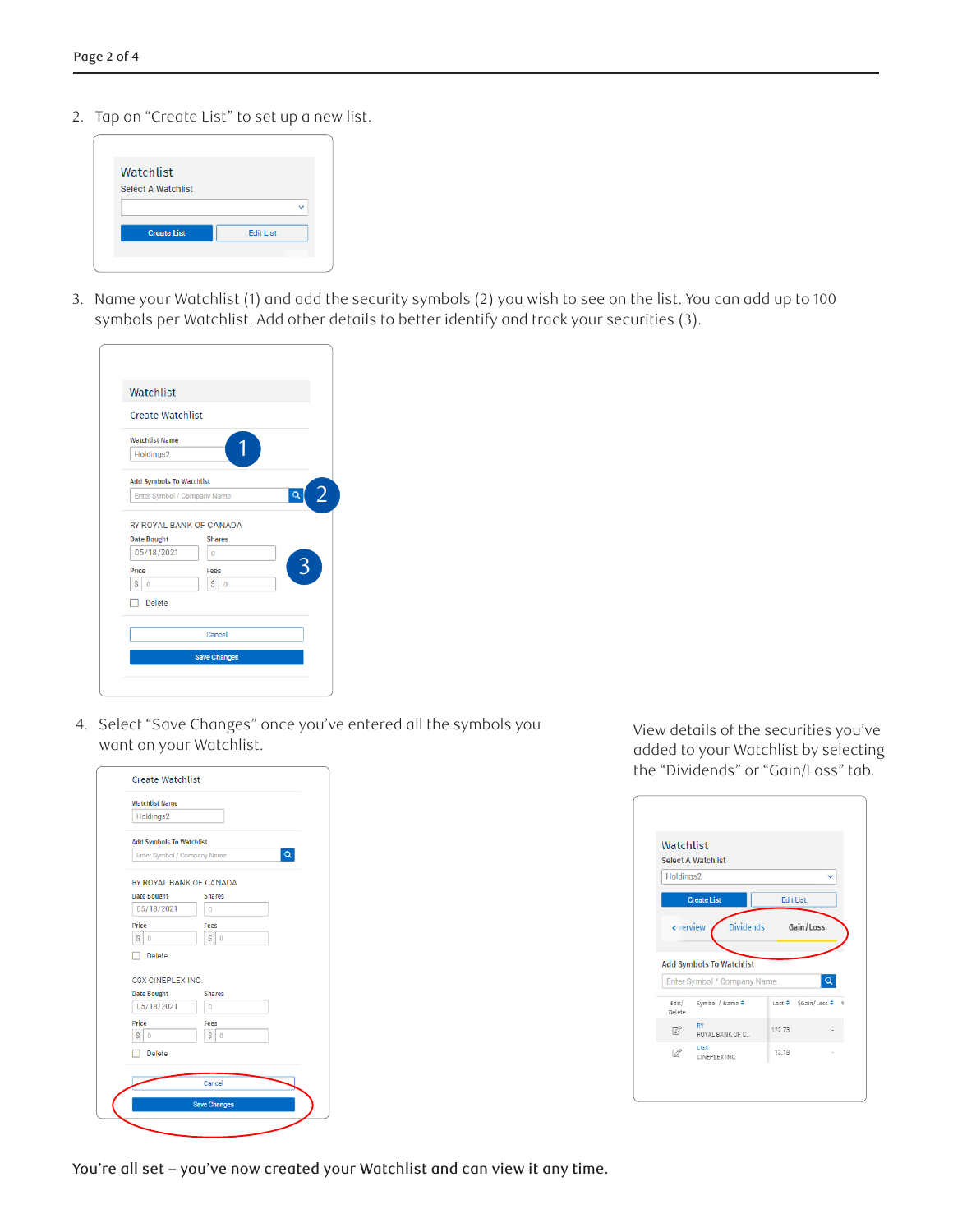## Managing your Watchlists

1. To add any symbols to an existing Watchlist in the future, select a Watchlist (1). Next, enter the name/symbol at the top of your screen (2) and tap "+" (3) to add to your list. Your Watchlist will automatically be updated.

| Watchlist                 |                                        |                  |           |
|---------------------------|----------------------------------------|------------------|-----------|
| <b>Select A Watchlist</b> |                                        |                  |           |
| Holdings2                 |                                        |                  |           |
|                           | <b>Create List</b>                     | <b>Edit List</b> |           |
|                           | verview Dividends                      |                  | Gain/Loss |
|                           | <b>Add Symbols To Watchlist</b>        |                  |           |
|                           |                                        |                  |           |
| Tel                       |                                        |                  | ×         |
| Symbol                    | Name                                   | Currency         | Add       |
| <b>TEL</b>                | TE<br>CONNECTIVITY<br>LTD              | <b>USD</b>       | $^+$      |
| т                         | TELUS CORP                             | CAD              | $^+$      |
| TIXT                      | TELUS<br><b>INTERNATIONAL</b><br>(CDA) | CAD              | $^+$      |
| SJ                        | STELLA JONES                           | CAD              |           |

2. If you wish to edit the name of your Watchlist, select "Edit List" (1).

|                 | Watchlist<br><b>Select A Watchlist</b>                         |                  |                         |              |
|-----------------|----------------------------------------------------------------|------------------|-------------------------|--------------|
| Holdings2       |                                                                |                  |                         | $\checkmark$ |
|                 | <b>Create List</b>                                             | <b>Edit List</b> |                         |              |
|                 | <b>Overview</b> Dividends Gain/L>                              |                  |                         |              |
|                 |                                                                |                  |                         |              |
|                 | <b>Add Symbols To Watchlist</b><br>Enter Symbol / Company Name |                  |                         |              |
| Edit/<br>Delete | Symbol / Name -                                                |                  | Last $\div$ Schg $\div$ | %Ch          |

3. Then, make necessary changes (1), select "Save Changes" (2). To delete an entire Watchlist, tap "Delete This Watchlist" (3).

| <b>Watchlist Name</b>                                |                      |  |
|------------------------------------------------------|----------------------|--|
| Holdings2                                            |                      |  |
| <b>Delete This Watchlist</b>                         |                      |  |
| <b>Add Symbols To Watchlist</b>                      |                      |  |
| Enter Symbol / Company Name                          |                      |  |
|                                                      |                      |  |
|                                                      |                      |  |
| <b>RY ROYAL BANK OF CANADA</b><br><b>Date Bought</b> | <b>Shares</b>        |  |
| 05/18/2021                                           | $\Omega$             |  |
| Price                                                | Fees                 |  |
| Ś<br>$\Omega$                                        | Ś.<br>$\overline{0}$ |  |
| <b>Delete</b>                                        |                      |  |
|                                                      |                      |  |